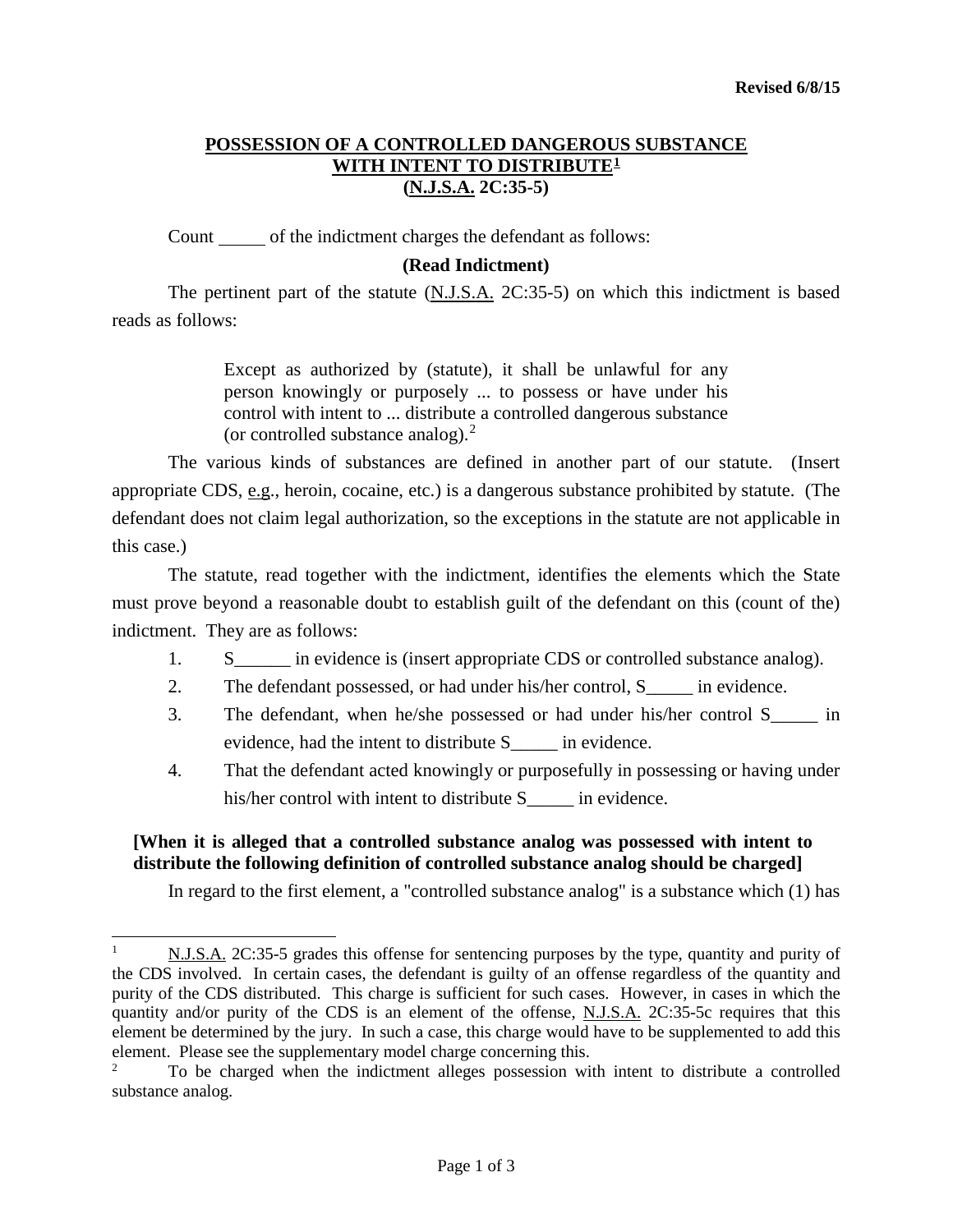#### **POSSESSION OF A CONTROLLED DANGEROUS SUBSTANCE WITH INTENT TO DISTRIBUTE (N.J.S.A. 2C:35-5)**

a chemical structure substantially similar to that of a controlled dangerous substance and (2) was specifically designed to produce an effect substantially similar to that of a controlled substance.<sup>[3](#page-1-0)</sup> In this case the indictment alleges that the defendant distributed \_\_\_\_\_ which is an analog of the controlled dangerous substance \_\_\_\_\_. Thus, to establish this element the State must prove beyond a reasonable doubt that \_\_\_\_\_ has a substantially similar chemical structure to the controlled dangerous substance \_\_\_\_\_ and that \_\_\_\_\_ was specifically designed to produce an effect substantially similar to the controlled dangerous substance\_\_\_\_\_.

In regard to the second element, that the defendant had under his/her control or possessed S<sub>im</sub> evidence, "possess" means (charge definition of possession).

In regard to the third element, that the defendant had the intent to distribute S  $\qquad \qquad$  in evidence, "distribute" means the transfer, actual, constructive or attempted, $4$  from one person to another of a controlled dangerous substance (or controlled substance analog). The intent must refer to the defendant's purpose to distribute S<sub>pre-</sub> in evidence (the controlled dangerous substance or controlled substance analog) and not merely to possess the item(s).<sup>[5](#page-1-2)</sup> It is not necessary that the drugs be transferred in exchange for payment or promise of payment of money or anything of value.<sup>[6](#page-1-3)</sup>

"Intent" means a purpose to do something, a resolution to do a particular act or accomplish a certain thing. Intent is a state of mind, and it is very rare that intent is proven by witnesses who can testify that an accused said he/she had a certain intent when he/she engaged in a particular act. The intention may be gathered from a person's acts, conduct, from all the person said and did at the particular time and place, and from all of the surrounding circumstances.

You may consider any evidence as to the quantity, purity, and packaging<sup>[7](#page-1-4)</sup> of S  $\frac{1}{\sqrt{2\pi}}$ together with all the other evidence in the case to aid you in your determination of the element of intent to distribute.

In regard to the fourth element, the State must prove, as I have stated, that the defendant acted knowingly or purposefully in having under his/her control or possessing S\_\_\_\_\_ with intent to distribute.

A person acts knowingly with respect to the nature of his/her conduct or the attendant circumstances if he/she is aware that his/her conduct is of that nature, or that such circumstances

<span id="page-1-0"></span> $\frac{3}{4}$  N.J.S.A. 2C:35-2.  $\overline{3}$ 

<span id="page-1-1"></span>This definition is taken from the definitions of "distribute" and "deliver" set forth in N.J.S.A. 2C:35-2.

<span id="page-1-2"></span> $\frac{5}{6}$  State v. Gregory, 220 N.J. 413, 417, 421 (2015).

<span id="page-1-3"></span><sup>&</sup>lt;sup>6</sup> State v. Heitzman, 209 N.J. Super. 617, 621 (App. Div. 1986), <u>aff'd</u> 107 N.J. 603 (1987).

<span id="page-1-4"></span>See State v. Perez, 218 N.J. Super. 478, 482-486 (App. Div. 1987).